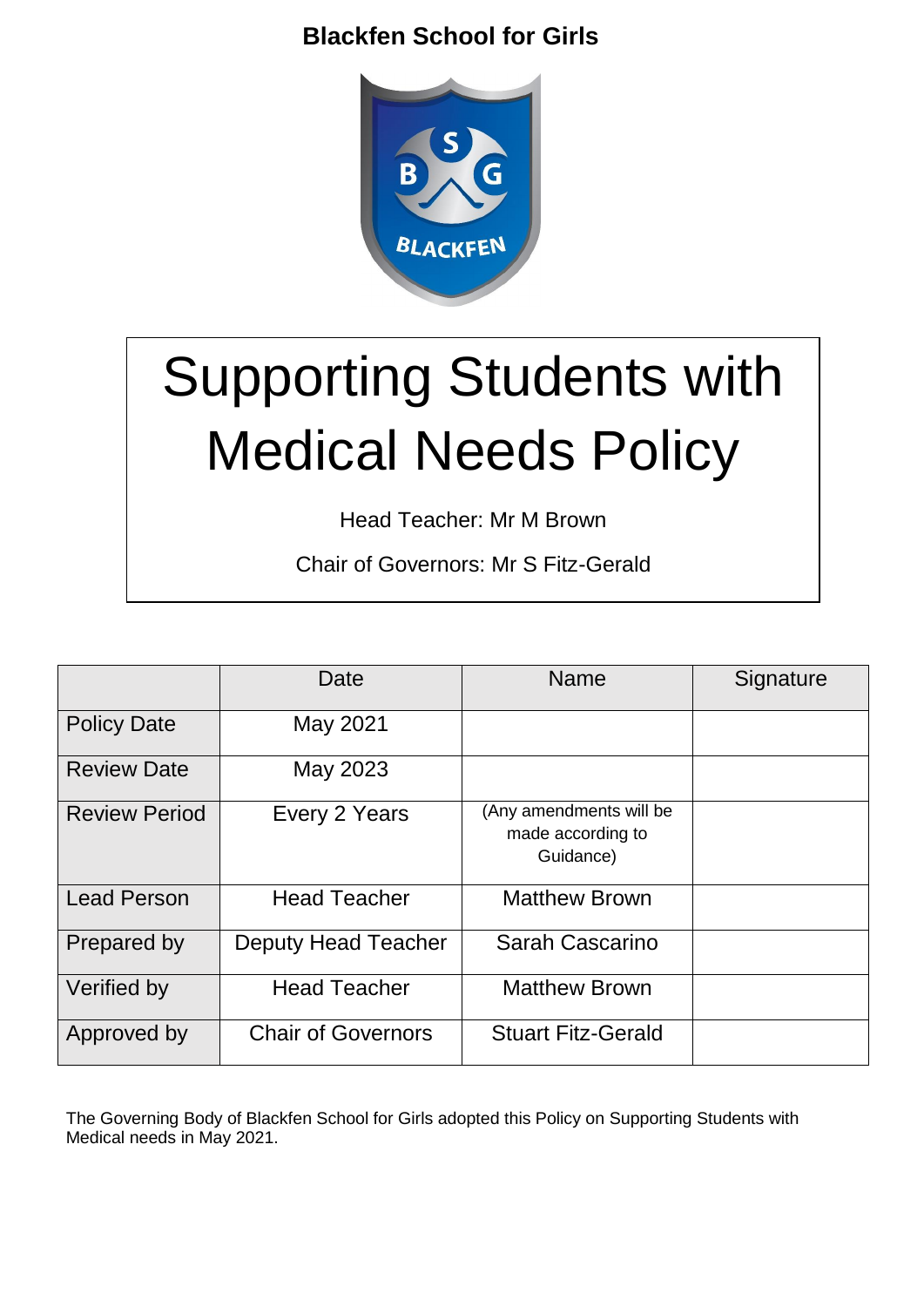### **Statutory statement**

Section 100 of the Children and Families Act 2014 places a duty on governing bodies of academies to make arrangements for supporting students at the school with medical conditions. This policy is produced with due regard to the statutory guidance – Supporting students at school with medical conditions (December 2015 – please note that there have not been any subsequent updates as at April 2021).

#### **Rationale**

Children and young people with medical conditions are entitled to a full education and have the same rights of admission to school as other children. No child with a medical condition should be denied admission or prevented from taking up a place in school because arrangements for their medical condition have not been made. Students at Blackfen School with medical conditions must be properly supported so that they have full access to education, including school trips and physical education. All students at the school with medical conditions are properly supported so that they play a full and active role in school life, remain healthy and achieve their academic potential.

#### **Definition**

The policy is restricted to students with an ongoing medical condition. This is a student with a longterm condition with acute episodes which requires ongoing support and involves the need for medication and/or care whilst at school.

#### **Outcomes**

- A clear focus on the needs of each individual child and how their medical condition impacts on their school life.
- Students can access and enjoy the same opportunities at the school as other students.
- Parents/carers feel confident that the school will provide effective support for their child's medical condition.
- Short-term and frequent absences are effectively managed.
- Reintegration back into school following a long-term absence due to a medical condition is well supported so that the student does not fall behind when they are unable to attend.

### **Procedures** (see Procedure Flowchart)

The procedures to be followed cover transitional arrangements between schools, reintegration of a student or when a student's need changes. Arrangements for staff training or support are also included.

(See Appendix 1 – Individual Healthcare Plans)

### **Key roles and responsibilities**

### **Governing Body**

- Ensure that the policy is developed and implemented.
- Ensure that sufficient staff have received suitable training and are competent to take on responsibility to support students with medical conditions.

### **Head Teacher**

- Ensure that the policy is developed and effectively implemented with partners.
- Make all staff aware of the policy and understand their role in implementation.
- Ensure all staff who need to know are aware of a particular student's medical condition.
- Ensure sufficient staff are appropriately trained.
- Have overall responsibility for the development of individual healthcare plans.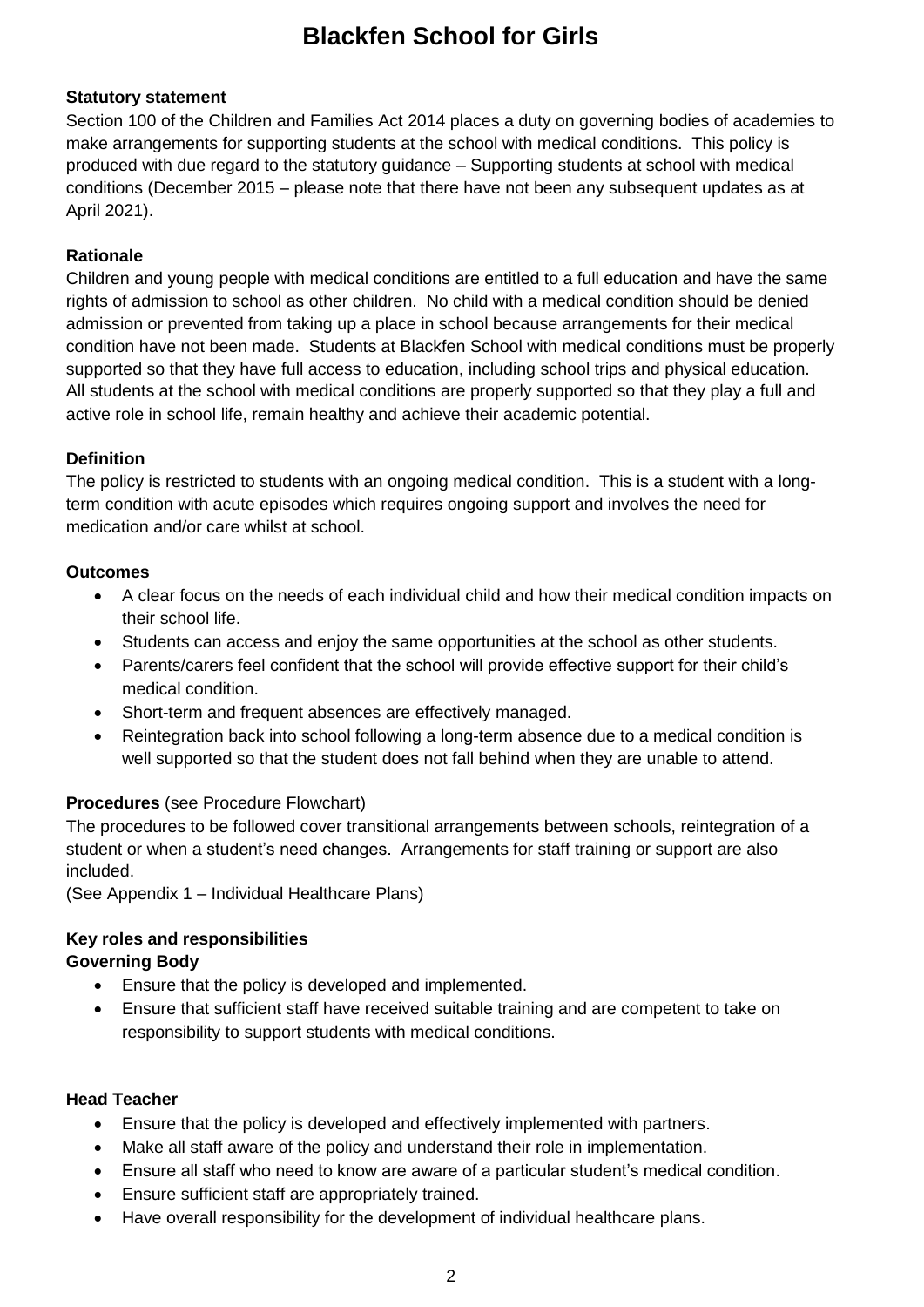### **School staff**

- Any member of staff may to be asked to provide support to students with medical conditions.
- Although administering medicines is not part of teachers' professional duties, they should take into account the needs of students with medical conditions that they teach.
- Should receive sufficient and suitable training and achieve the necessary level of competency before they take on responsibility to support children with medical conditions.
- Any member of staff should know what to do and respond accordingly when they become aware that a student with a medical condition needs help. (See Appendix 3 – Staff Training and Support)

### **School Nurse provision**

- Provide support to the school when required
- May provide advice on developing individual healthcare plans and attend meetings if the school require this.

### **Other healthcare professionals**

- Should notify the school when a student has been identified as having a medical condition that will require support at school.
- May provide advice on developing individual healthcare plans.

### **Parents**

- Should provide the school with sufficient up to date information.
- Should be involved in the development and review of the individual healthcare plan.
- Ensure the school is provided with medication.

### **Students**

- Are best placed to provide information about how their condition affects them.
- Should be fully involved in discussions about their medical support needs.
- Should contribute as much as possible to the development of the SCHP.

### **Local authority**

 Have a duty to promote co-operation between relevant partners with a view to improving the well-being of children with regard to their physical and mental health and their education, training and recreation.

### **Clinical commissioning groups**

- Can commission other healthcare professionals such as specialist nurses.
- Ensure that commissioning is responsive to students' needs.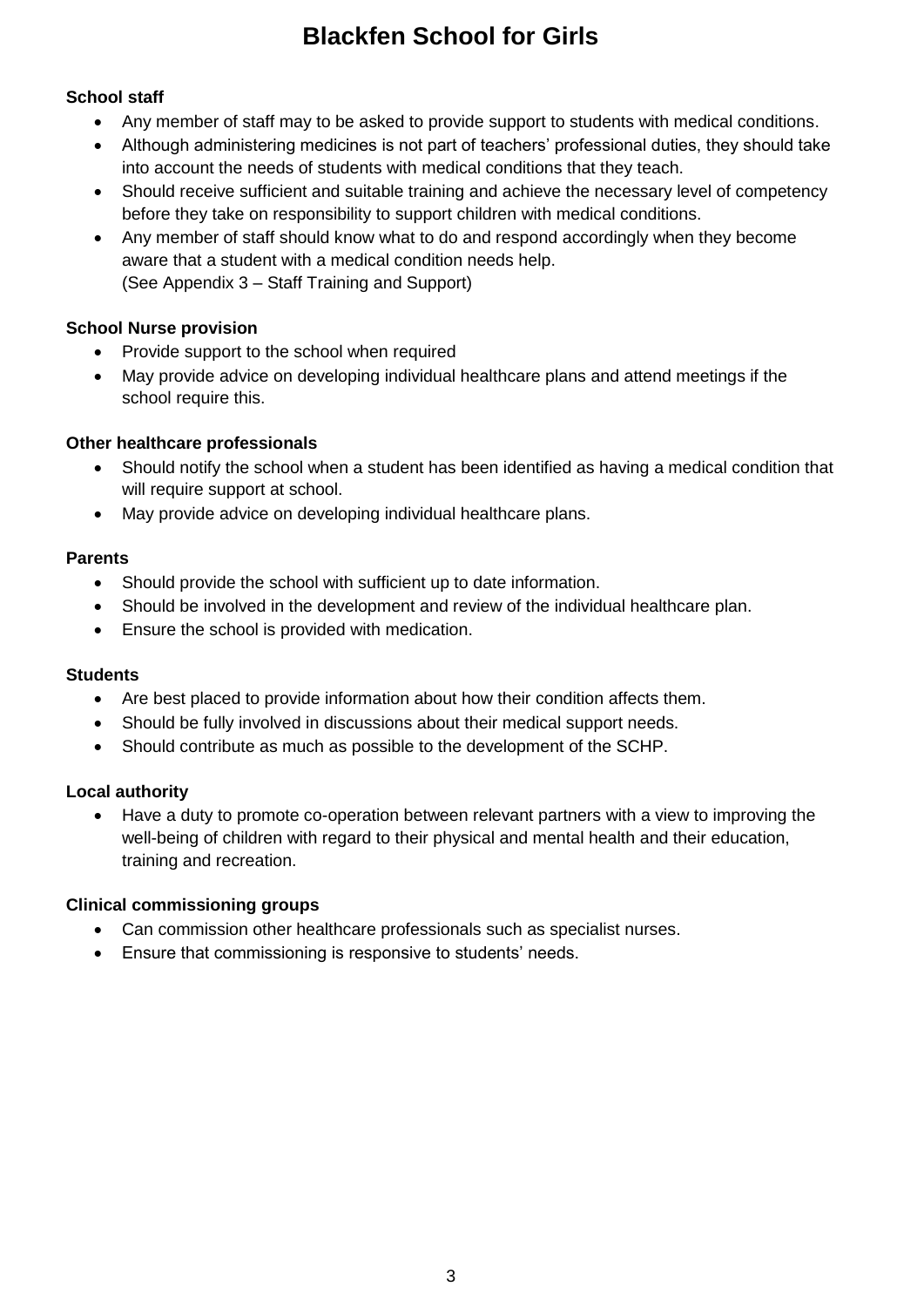#### **Procedure Flowchart**

Parent or Healthcare professional informs school that child has been newly diagnosed or is due to attend new school, or is due to return to school after a long-term absence, or that needs have changed. The Individual Healthcare Co-ordinator (SENCO) co-ordinates meeting to discuss child's medical support needs; identifies member of school staff who will provide support to student Meeting to discuss and agree on need for IHCP to include key school staff, child, parent, relevant healthcare professional and other medical/health clinician as appropriate (or to consider written evidence provided by them). Develop IHCP in partnership – agree who leads on writing it. Input from healthcare professional must be provided. School staff training needs identified. Healthcare professional commissions/delivers training and staff signed off as competent – review date agreed. IHCP implemented and MUST BE circulated to ALL STAFF. IHCP reviewed annually or when condition changes. Parent, or Healthcare professional, to initiate.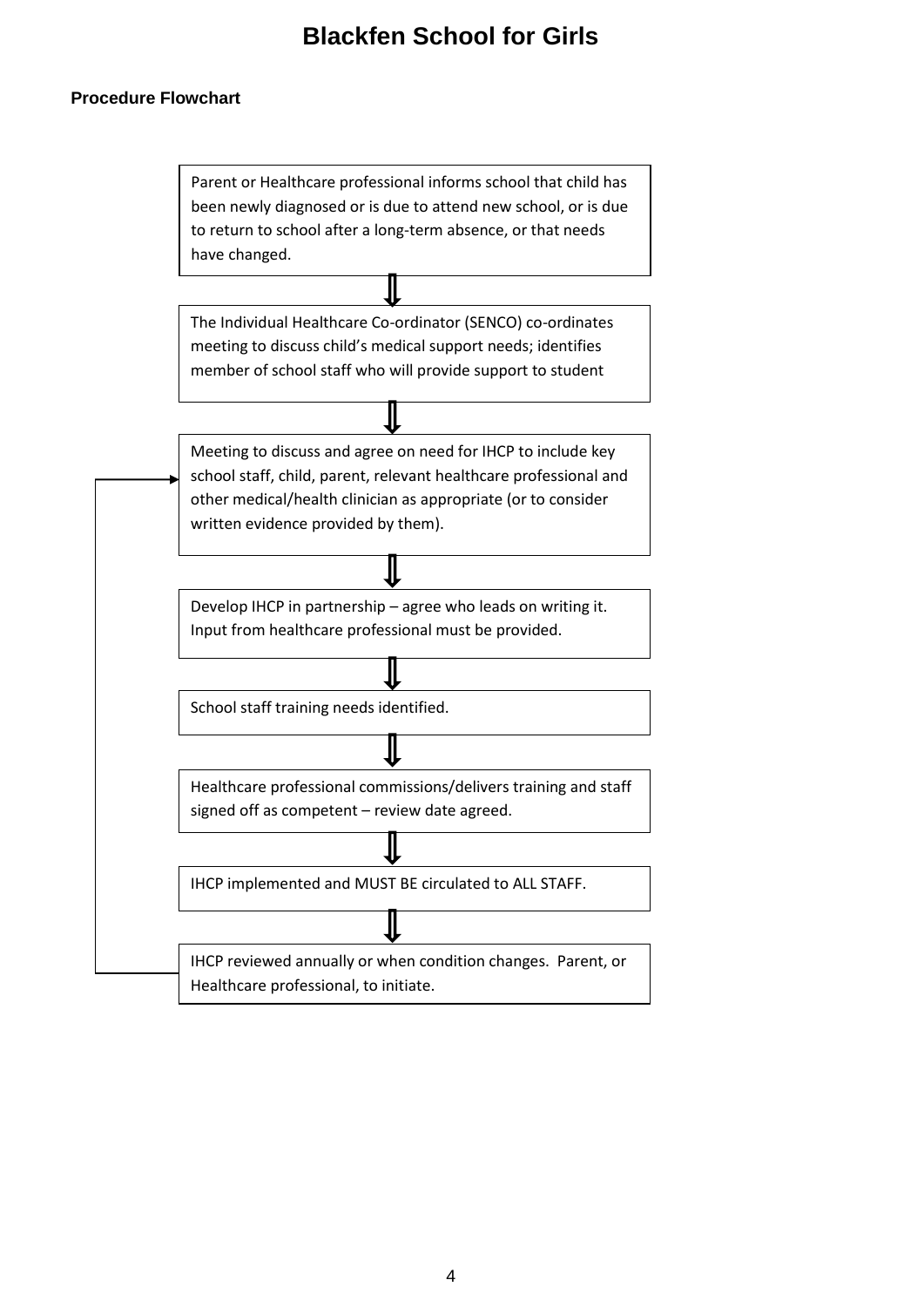### **Individual healthcare plans**

The individual healthcare plan exists to document a student's medical condition and the provision being made for those needs. These are written with input from all relevant parties including the school nurse provision (if applicable), school staff and the parent/carer.

The individual healthcare plan will be reviewed at least annually or earlier if evidence is presented that the student's needs have changed.

The individual healthcare plan co-ordinator at the school is **Sarah Cascarino (SENCO)**.

The procedure which is followed is shown in the flowchart.

The following information will be recorded on the individual healthcare plan:

- The medical condition, its triggers, signs, symptoms and treatments.
- The student's resulting needs, including medication (dose, side effects and storage) and other treatments, time, facilities, equipment, testing, access to food and drink where this is used to manage their condition, dietary requirements and environmental issues e.g. crowded corridors, travel time between lessons.
- Specific support for the student's educational, social and emotional needs for example, how absences will be managed, requirements for extra time to complete exams, use of rest periods or additional support in catching up with lessons, counselling sessions.
- The level of support needed (some children will be able to take responsibility for their own health needs) including in emergencies. If a child is self-managing their medication, this should be clearly stated with appropriate arrangements for monitoring.
- Who will provide this support, their training needs, expectations of their role and confirmation of proficiency to provide support for the child's medical condition from a healthcare professional; and cover arrangements for when they are unavailable.
- Who in the school needs to be aware of the child's condition and the support required.
- Arrangements for written permission from parents and the head teacher for medication to be administered by a member of staff, or self-administered by the pupil during school hours.
- Separate arrangements or procedures required for school trips or other school activities outside of the normal school timetable that will ensure the child can participate, e.g. risk assessments.
- Where confidentiality issues are raised by the parent/child, the designated individuals to be entrusted with information about the child's condition.
- What to do in an emergency, including whom to contact, and contingency arrangements. Some children may have an emergency healthcare plan prepared by their lead clinician that could be used to inform development of their individual healthcare plan.

**Appendix 1a – Individual Healthcare Plan**

**Appendix 1b – Individual Healthcare Plan (Diabetes)**

**Appendix 1c – Individual Healthcare Plan (Seizures)**

**Appendix 1d – Individual Healthcare Plan (Use of Epipen)**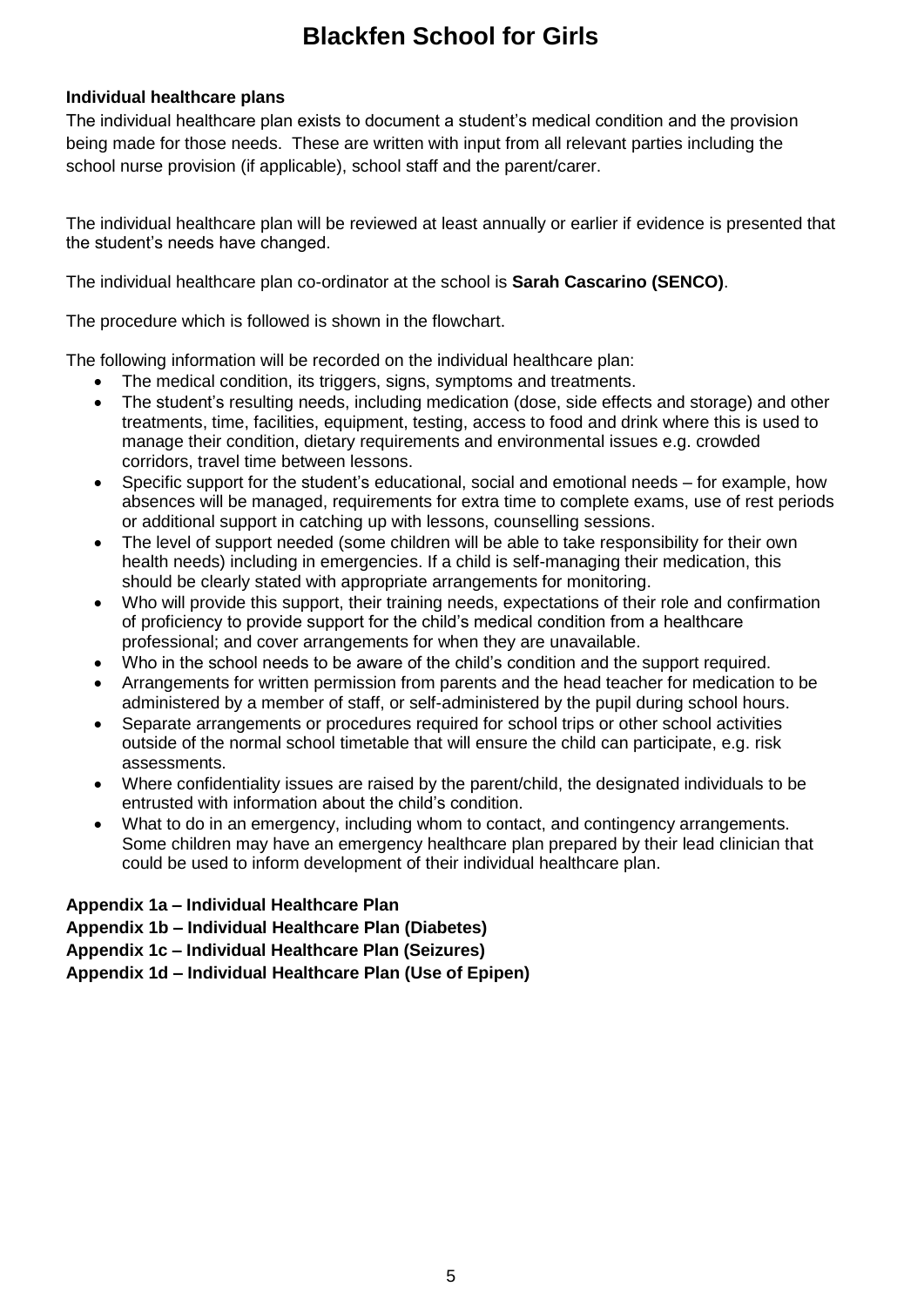### **Staff training and support**

The school has a responsibility to ensure staff are properly trained and all staff will receive awareness training of this supporting students with a medical condition policy. Any member of staff providing support to a student with a medical condition will receive suitable training. This will be identified during the development or review of the individual healthcare plan.

Staff must not give prescription medicines or undertake healthcare procedures without appropriate training. A first-aid certificate does not constitute appropriate training in supporting students with a medical condition.

### **Appendix 2a – Staff Training Record – Administration of Medicine**

#### **Managing medicines on school premises**

- Medicines should only be administered at school when it would be detrimental to a child's health or school attendance not to do so.
- No child under 16 should be given prescription or non-prescription medicines without their parent's written consent – except in exceptional circumstances where the medicine has been prescribed to the child without the knowledge of the parents. In such cases, every effort should be made to encourage the child or young person to involve their parents while respecting their right to confidentiality. Non-prescription medicines can only be administered in school when the medicine is kept in the school office and permission from the parent is sought prior to administration of the medicine.
- A child under 16 should never be given medicine containing aspirin unless prescribed by a doctor. Medication, e.g. for pain relief, should never be administered without first checking maximum dosages and when the previous dose was taken. Parents should be informed.
- Where clinically possible, medicines should be prescribed in dose frequencies which enable them to be taken outside school hours.
- Schools should only accept prescribed medicines that are in-date, labelled, provided in the original container as dispensed by a pharmacist and include instructions for administration, dosage and storage. The exception to this is insulin which must still be in date, but will generally be available to schools inside an insulin pen or a pump, rather than in its original container.
- All medicines should be stored safely. Children should know where their medicines are at all times and be able to access them immediately. Where relevant, they should know who holds the key to the storage facility. Medicines and devices such as asthma inhalers, blood glucose testing meters and adrenaline pens should be always readily available to children and not locked away. This is particularly important to consider when outside of school premises, e.g. on school trips.
- A child who has been prescribed a controlled drug may legally have it in their possession if they are competent to do so, but passing it to another child for use is an offence. Monitoring arrangements may be necessary. The school otherwise keeps controlled drugs that have been prescribed for a student securely stored in a non-portable container and only named staff should have access. Controlled drugs should be easily accessible in an emergency. A record should be kept of any doses used and the amount of the controlled drug held in school.
- School staff may administer a controlled drug to the child for whom it has been prescribed. Staff administering medicines should do so in accordance with the prescriber's instructions. The school should keep a record of all medicines administered to individual children, stating what, how and how much was administered, when and by whom. Any side effects of the medication to be administered at school should be noted.
- When no longer required, medicines should be returned to the parent to arrange for safe disposal. Sharps boxes should always be used for the disposal of needles and other sharps.

Written records are kept of all medicines administered to students.

**Appendix 3a – Parental Agreement for Blackfen School to Administer Medicine Appendix 3b – Record of Medicine Administered to All Students**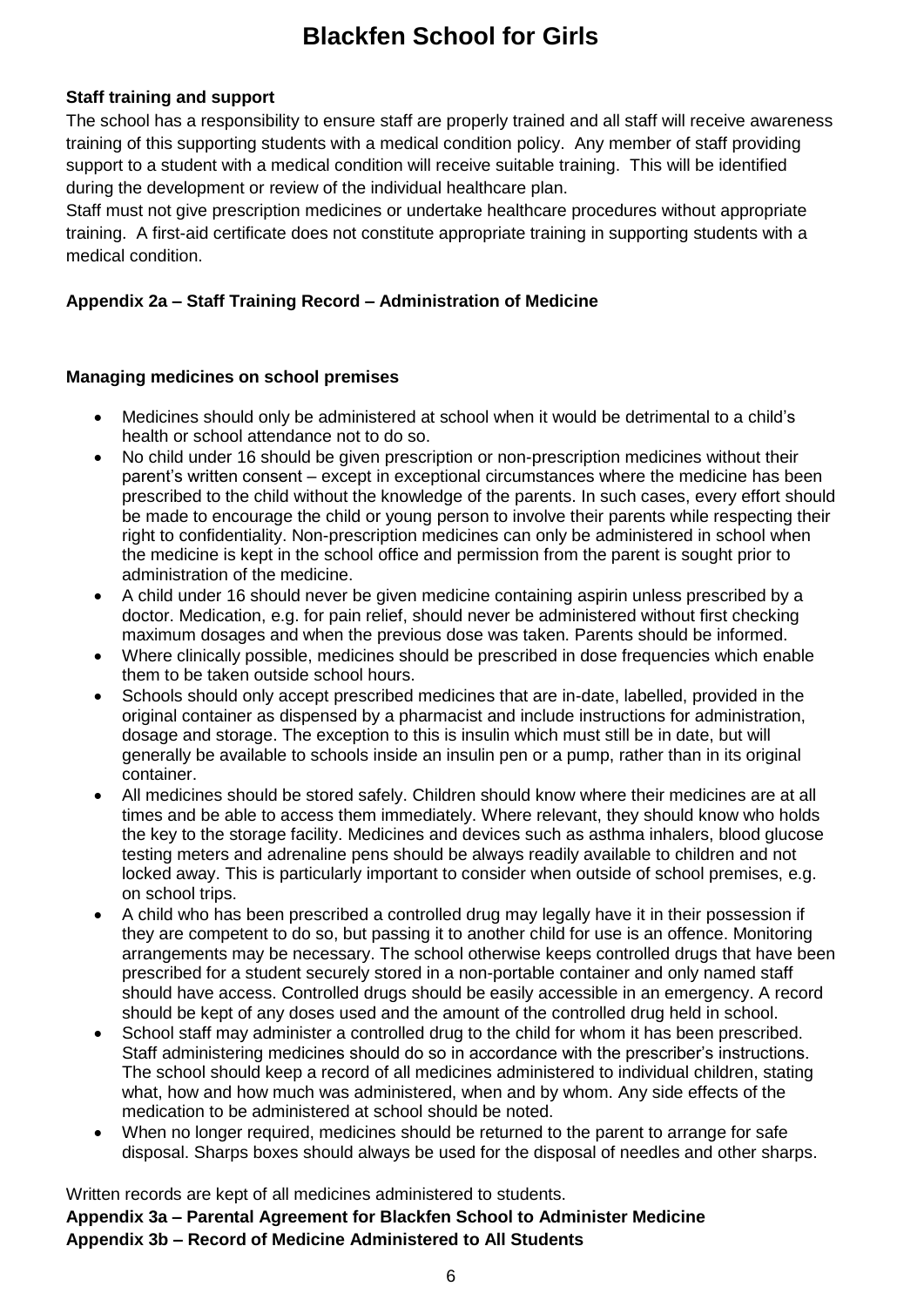#### **Emergency Procedures**

The school will follow specific emergency procedures as detailed in the students' individual healthcare plan where relevant.

In the case of serious medical situations an ambulance will always be called. Parents will be notified and they should attempt to come to school to accompany their child in the ambulance. If this is not possible, a member of staff will accompany the student in the ambulance. The member of staff must be met at the hospital by a parent/carer. Staff will supervise any student who is waiting for an ambulance.

### **Day trips and sporting activities**

The school carries out risk assessments for all off site trips and activities. This will include specific risk assessments regarding the participation of students with medical conditions. The school may meet parents as part of preparing to meet the student's needs on a trip. Where possible the student's needs will be met.

### **Unacceptable practice**

It is not generally acceptable practice to:

- prevent children from easily accessing their inhalers and medication and administering their medication when and where necessary
- assume that every child with the same condition requires the same treatment;
- ignore the views of the child or their parents; or ignore medical evidence or opinion (although this may be challenged);
- send children with medical conditions home frequently or prevent them from staying for normal school activities, including lunch, unless this is specified in their individual healthcare plans;
- if the child becomes ill, send them to the school office or medical room unaccompanied or with someone unsuitable;
- penalise children for their attendance record if their absences are related to their medical condition, e.g. hospital appointments;
- prevent students from drinking, eating or taking toilet or other breaks whenever they need to in order to manage their medical condition effectively;
- require parents, or otherwise make them feel obliged, to attend school to administer medication or provide medical support to their child, including with toileting issues. No parent should have to give up working because the school is failing to support their child's medical needs; or
- prevent children from participating, or create unnecessary barriers to children participating in any aspect of school life, including school trips, e.g. by requiring parents to accompany the child.

### **Liability and Indemnity**

- In collaboration with the School Business Manager, the Governing Body ensures that the appropriate and sufficient level of insurance is in place and reflects the level of risk.
- Medicine must be administered by a suitably trained person or following a clear risk assessment.

### **Defibrillator**

The school has a defibrillator which is located in the schools' medical room near the main school office.

#### **Complaints**

If there is a complaint about the support provided for a student with a medical condition it should be raised in accordance with the school's complaints policy.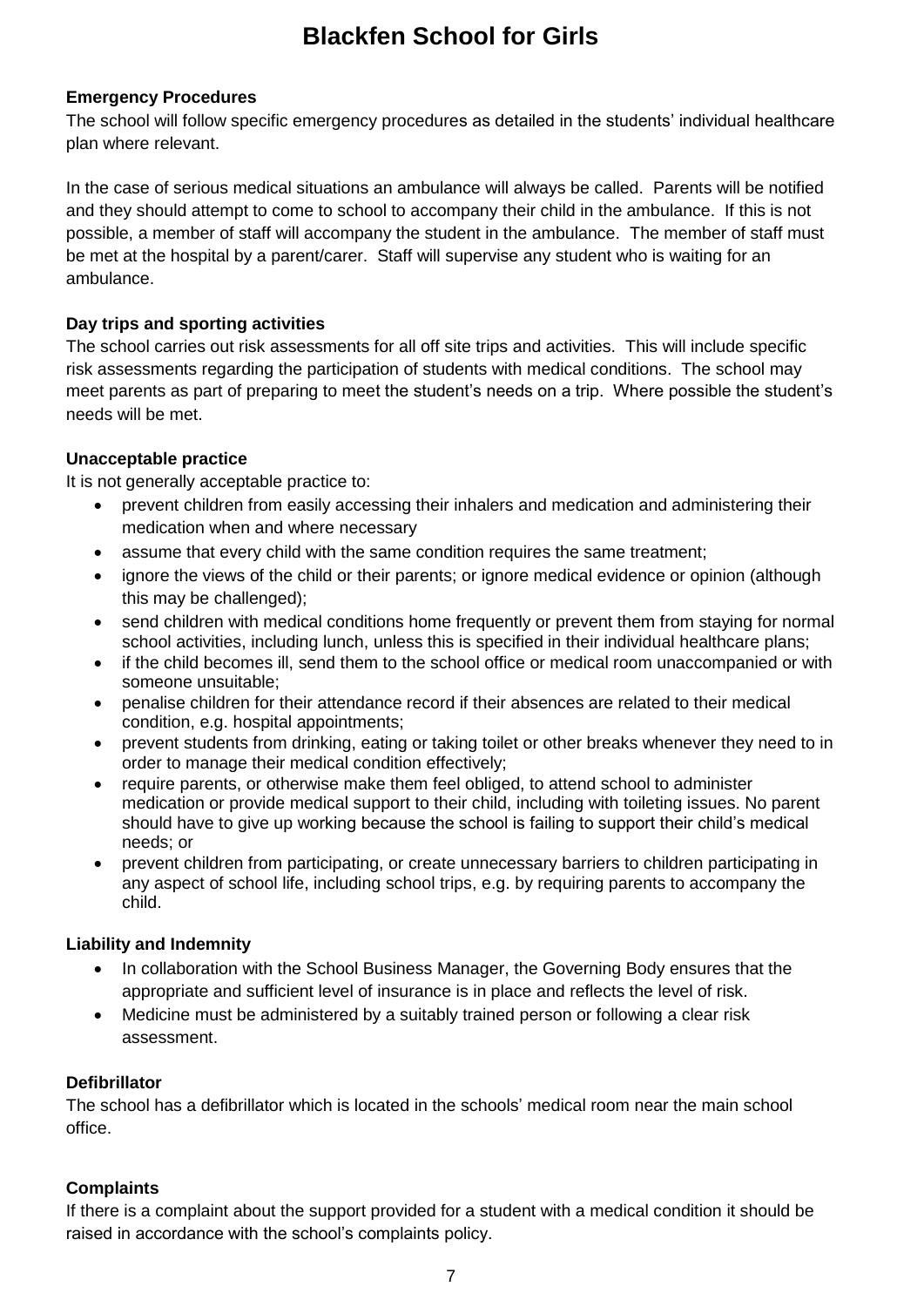### **Appendix 1a – Individual Healthcare Plan**

| Individual healthcare plan     |  |
|--------------------------------|--|
| Name of school/setting         |  |
| Child's name                   |  |
| Group/class/form               |  |
| Date of birth                  |  |
| Child's address                |  |
| Medical diagnosis or condition |  |
| Date                           |  |
| Review date                    |  |

### **Family Contact Information**

| Name                  |  |
|-----------------------|--|
| Phone no. (work)      |  |
| (home)                |  |
| (mobile)              |  |
| Name                  |  |
| Relationship to child |  |
| Phone no. (work)      |  |
| (home)                |  |
| (mobile)              |  |

### **Clinic/Hospital Contact**

Name

Phone no.

### **G.P.**

Name

Phone no.

Who is responsible for providing support in school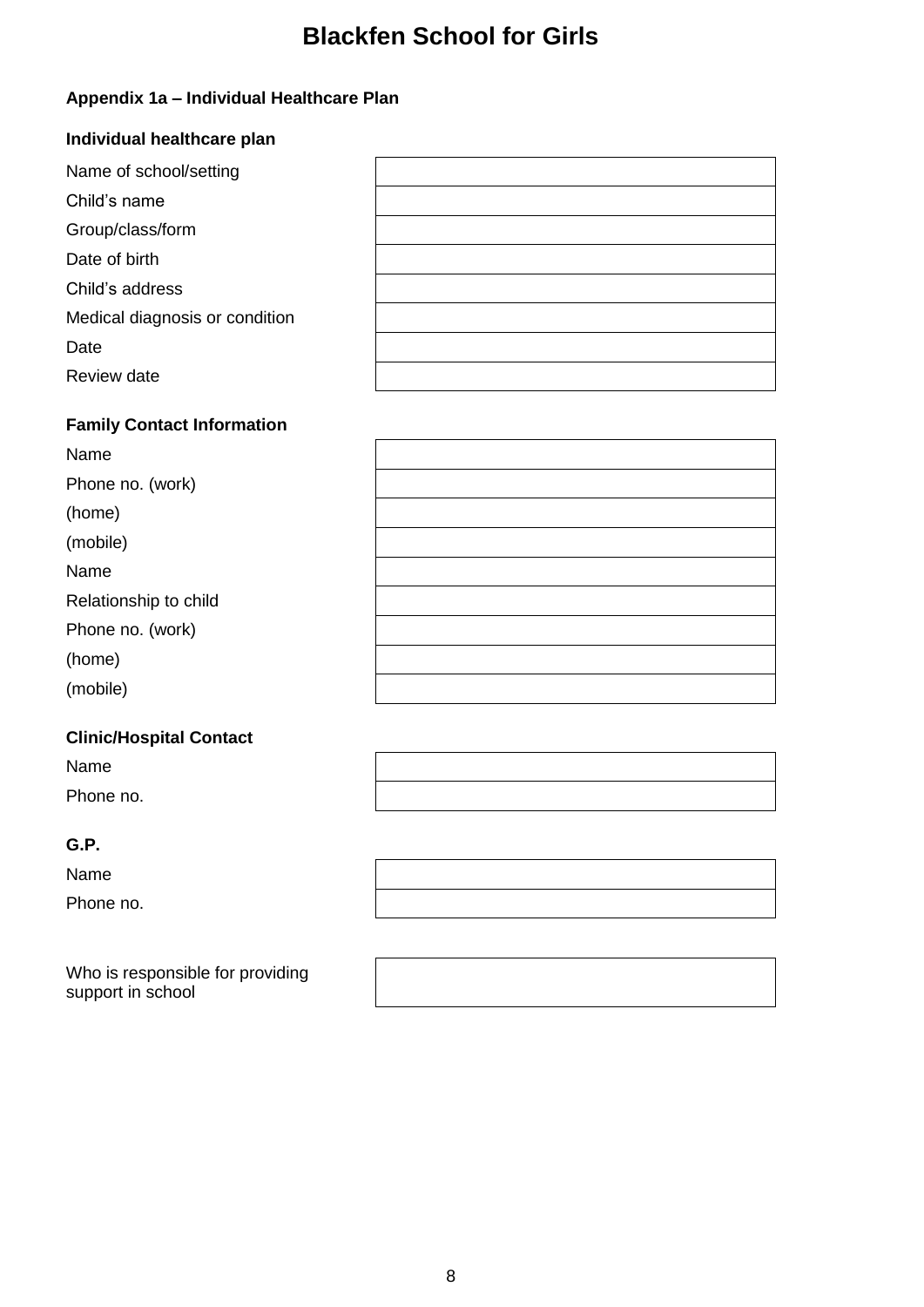Describe medical needs and give details of child's symptoms, triggers, signs, treatments, facilities, equipment or devices, environmental issues etc.

Name of medication, dose, method of administration, when to be taken, side effects, contraindications, administered by/self-administered with/without supervision

Daily care requirements

Specific support for the pupil's educational, social and emotional needs

Arrangements for school visits/trips etc

Other information

Describe what constitutes an emergency, and the action to take if this occurs

Who is responsible in an emergency *(state if different for off-site activities)*

Plan developed with

Staff training needed/undertaken – who, what, when

Form copied to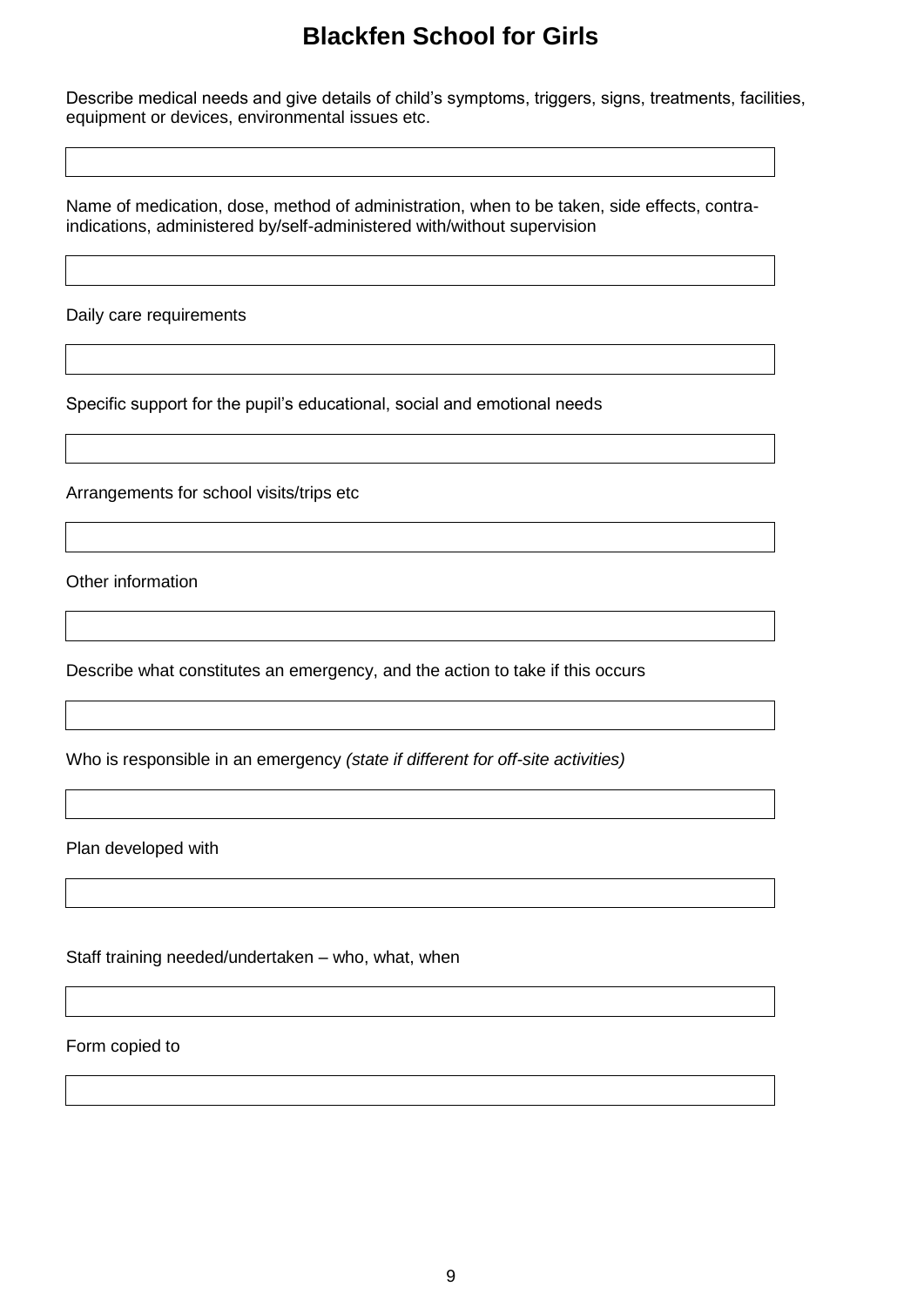#### **Appendix 1b – Individual Healthcare Plan (Diabetes)**

### **INDIVIDUAL HEALTHCARE PLAN - DIABETES**

**Health Care Plan for a student with Diabetes whilst in the care of the school**

# **THIS CONDITION IS LIFE THREATENING**

**Name of student\_\_\_\_\_\_\_\_\_\_\_\_\_\_\_\_\_\_\_\_\_\_\_\_\_\_\_\_\_\_\_\_\_\_\_\_\_ DOB \_\_\_\_\_\_\_\_\_\_\_\_\_\_\_\_\_\_\_\_\_**

**Year Group \_\_\_\_\_\_\_\_\_\_\_\_\_\_\_\_\_\_\_\_\_\_\_\_\_\_\_ Reg Group \_\_\_\_\_\_\_\_\_\_\_\_\_\_\_\_\_\_\_\_\_\_\_\_\_\_\_\_\_\_\_**

**This student may suffer with high or low blood sugar levels during the course of the day**

**If this occurs, she may need urgent medical attention** 

| (Please detail any medications re) |  |  |
|------------------------------------|--|--|
|                                    |  |  |
|                                    |  |  |
|                                    |  |  |
|                                    |  |  |

#### **Usual symptoms can include:**

- Hunger
- Pallor
- Glazed Eyes
- Shaking
- Mood Swings
- Unusual Behaviour
- Blurred Vision
- Lack of Concentration
- Drowsiness
- Tingly mouth and hands
- Unconscious (if left untreated)

### **Not all of these symptoms need to be present at the same time and may not always follow the same pattern.**

The student can come to the medical room at any time to check her levels and leave a supply of glucose tablets, sweet drinks, snacks, etc. in the school office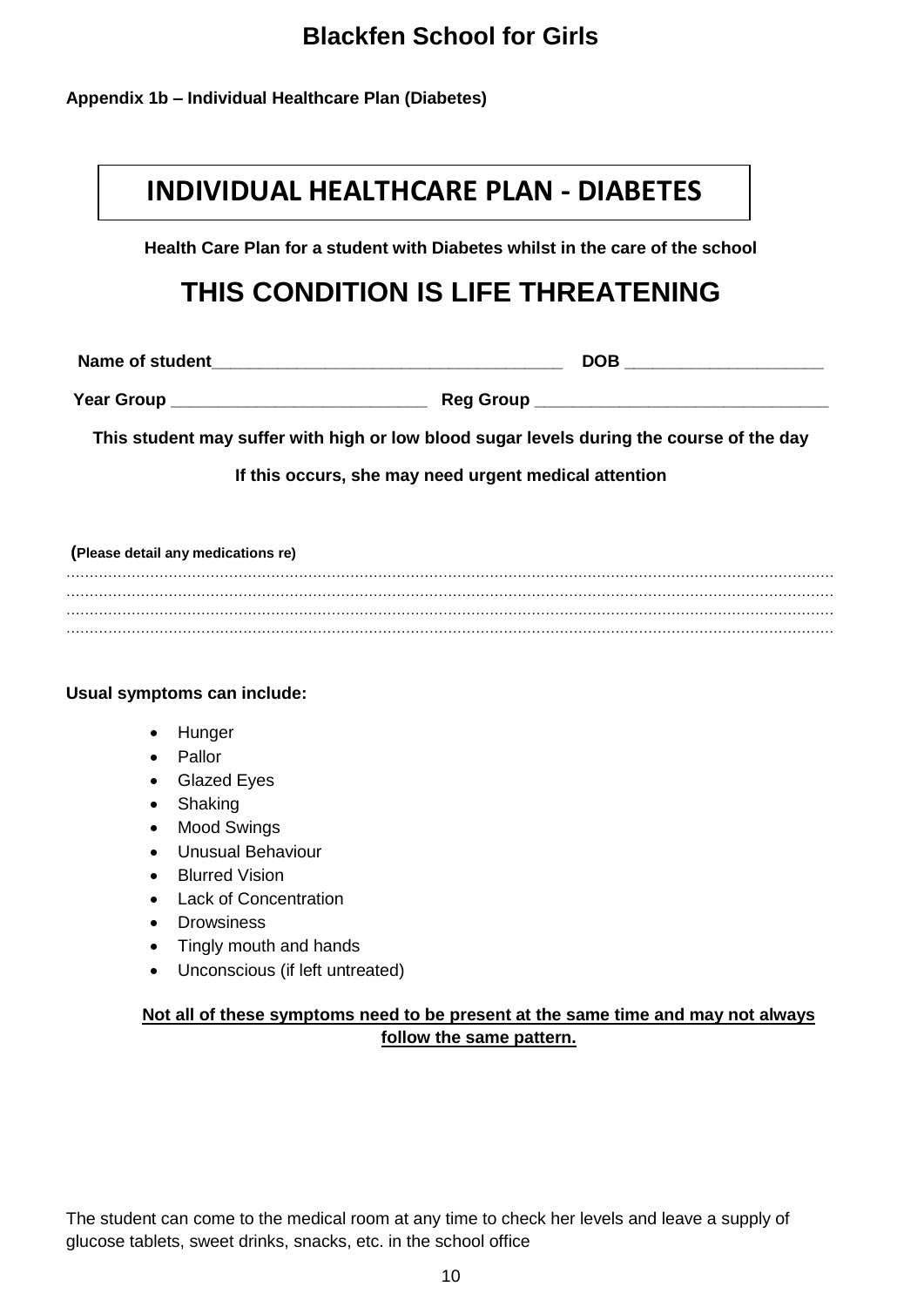The school will ensure that:

- $\triangleright$  Parent/carer will be called if drinks/snacks have no impact
- $\triangleright$  An ambulance will be called if condition deteriorates i.e. If student collapses
- $\triangleright$  Parent/carer will always be called after the ambulance
- $\triangleright$  The child will not be left alone until the arrival of the ambulance and handover is completed

The parent/carer will:

- $\triangleright$  Provide spare medication/equipment clearly labelled with the child's details in a suitable hard container
- $\triangleright$  Check medication regularly to ensure it is not past its expiry date and is usable
- $\triangleright$  Inform the school of any changes in the child's condition, required medication or dosage.
- $\triangleright$  Ensure that all contact details for the child are up to date.
- $\triangleright$  Ensure that any member of staff taking the child out of school is fully advised of this condition and is aware of the medication required and its application by way of a completed medical form.

**We, the undersigned agree to this plan.**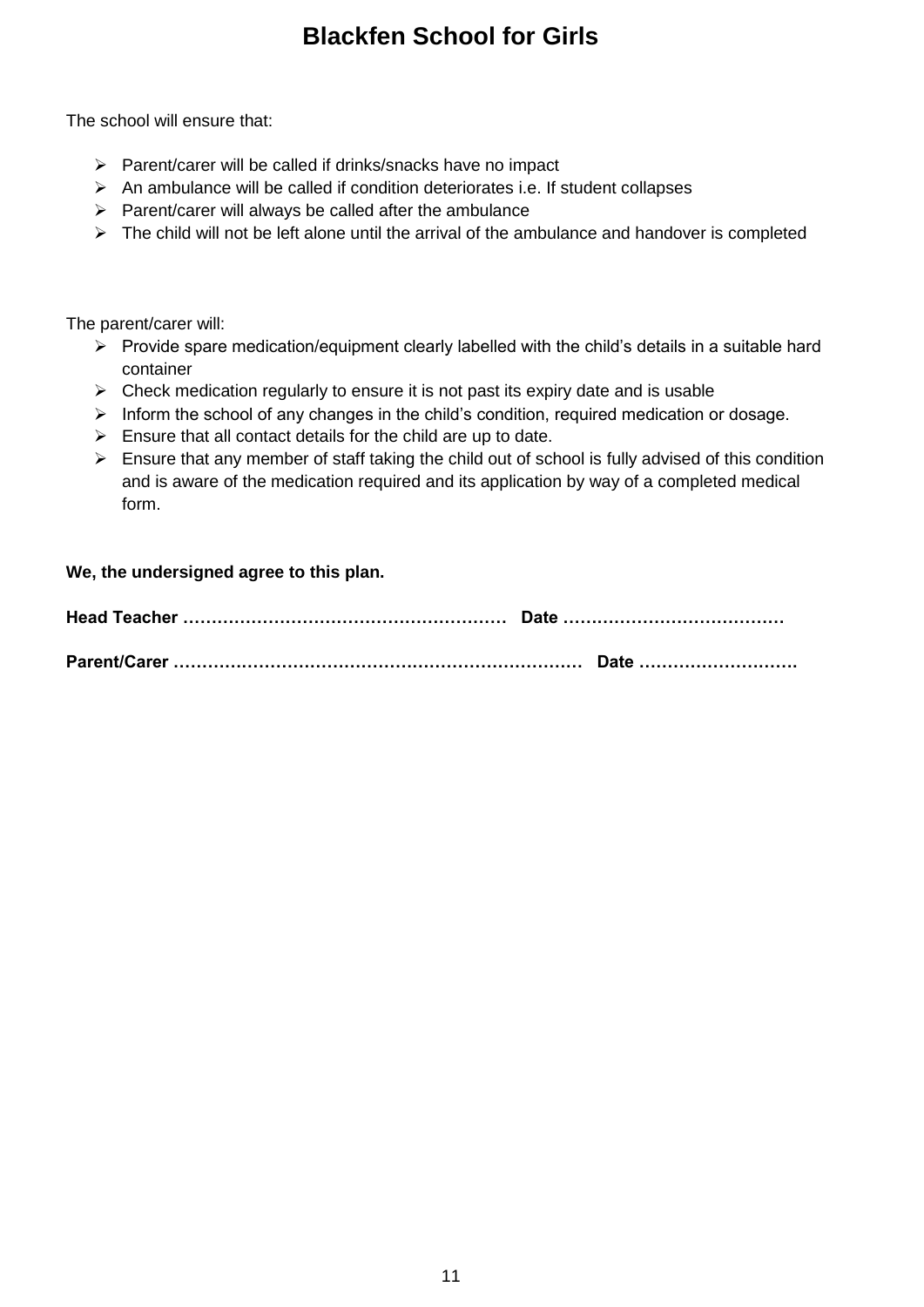### **Appendix 1c – Individual Healthcare Plan (Seizures)**

# **INDIVIDUAL HEALTHCARE PLAN - SEIZURES**

**Health Care Plan for a student who suffers with seizures whilst in the care of the school**

# **THIS CONDITION IS LIFE THREATENING**

Name of student\_\_\_\_\_\_\_\_\_\_\_\_\_\_\_\_\_\_\_\_\_\_\_\_\_\_\_\_\_\_\_\_\_\_\_\_\_ DOB \_\_\_\_\_\_\_\_\_\_\_\_\_\_\_\_\_\_\_\_\_

| Year c<br>$-1$<br>$-$ | -- |
|-----------------------|----|
|                       |    |

It is thought probable that this student may suffer a seizure whilst in school

If this occurs, she will need urgent medical attention and the administration of:

(Please detail any medications re)

#### **For a partial seizure the usual symptoms can include:**

- $\triangleright$  Repetitive movements or actions
- $\triangleright$  Lips smacking
- $\triangleright$  Pulling at clothes
- $\triangleright$  Eyes twitching

### **For a complex seizure the usual symptoms can include:**

- $\triangleright$  Absences e.g. Vacant staring and unresponsive
- Collapse
- $\triangleright$  Twitching of limbs
- $\triangleright$  Passing urine

### **Not all of these symptoms need to be present at the same time and seizures may not always follow the same pattern.**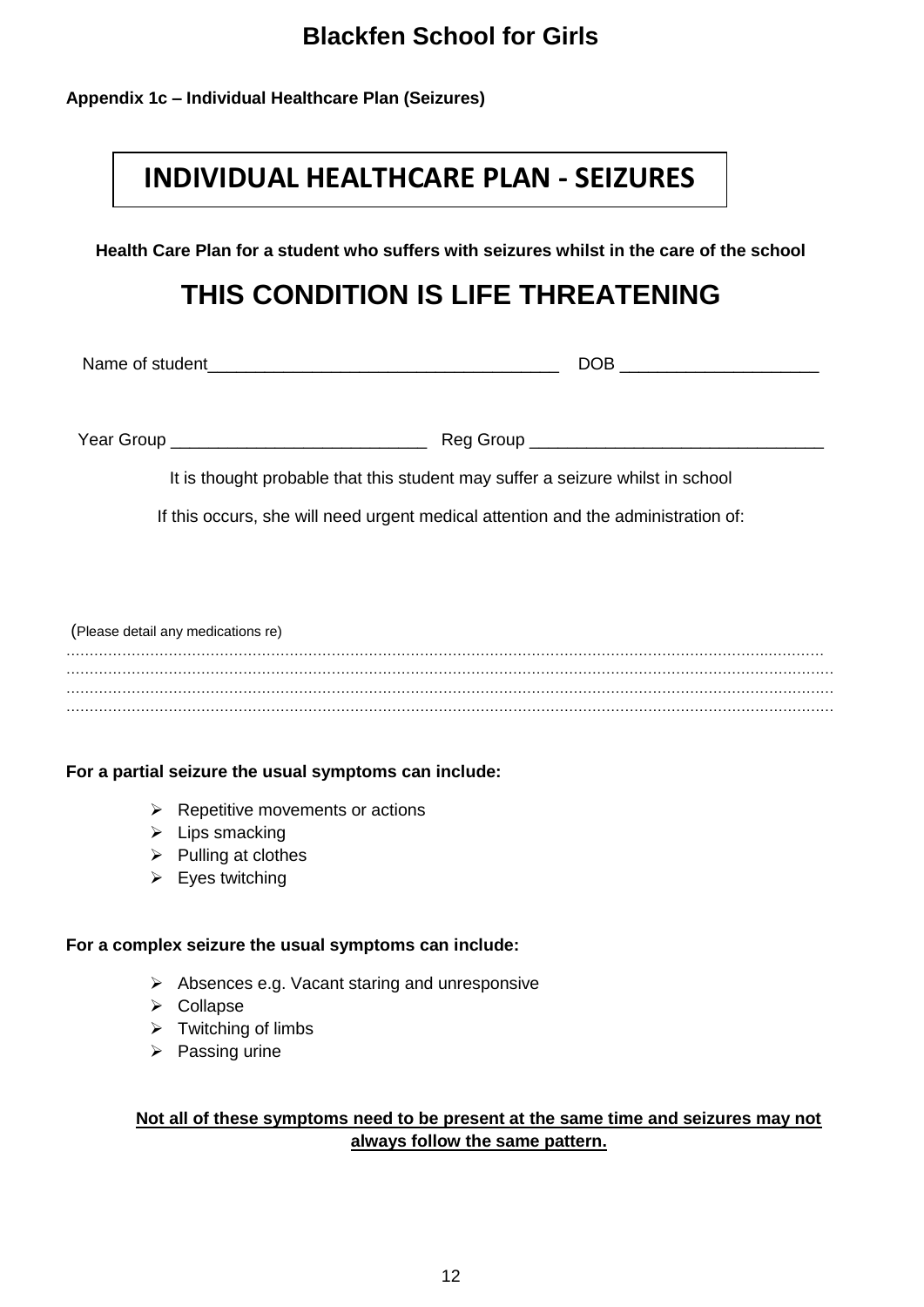The school will ensure that:

Any medication is kept safely available in the school office

In the event of ……………………………………………………. experiencing a seizure, the following procedure will be followed:

- $\triangleright$  A trained member of staff will administer medication if necessary
- $\triangleright$  An ambulance will be called
- $\triangleright$  Parent/carer will always be called after the ambulance
- $\triangleright$  The child will not be left alone until the arrival of the ambulance and handover is completed

The parent/carer will:

- $\triangleright$  Provide the correct medication clearly labelled with the child's details in a suitable hard container
- $\triangleright$  Check medication regularly to ensure it is not past its expiry date and is usable
- $\triangleright$  Inform the school of any changes in the child's condition, required medication or dosage.
- $\triangleright$  Ensure that all contact details for the child are up to date.
- $\triangleright$  Ensure that any member of staff taking the child out of school is fully advised of this condition and is aware of the medication required and its application by way of a completed medical form.

#### **We, the undersigned agree to this plan.**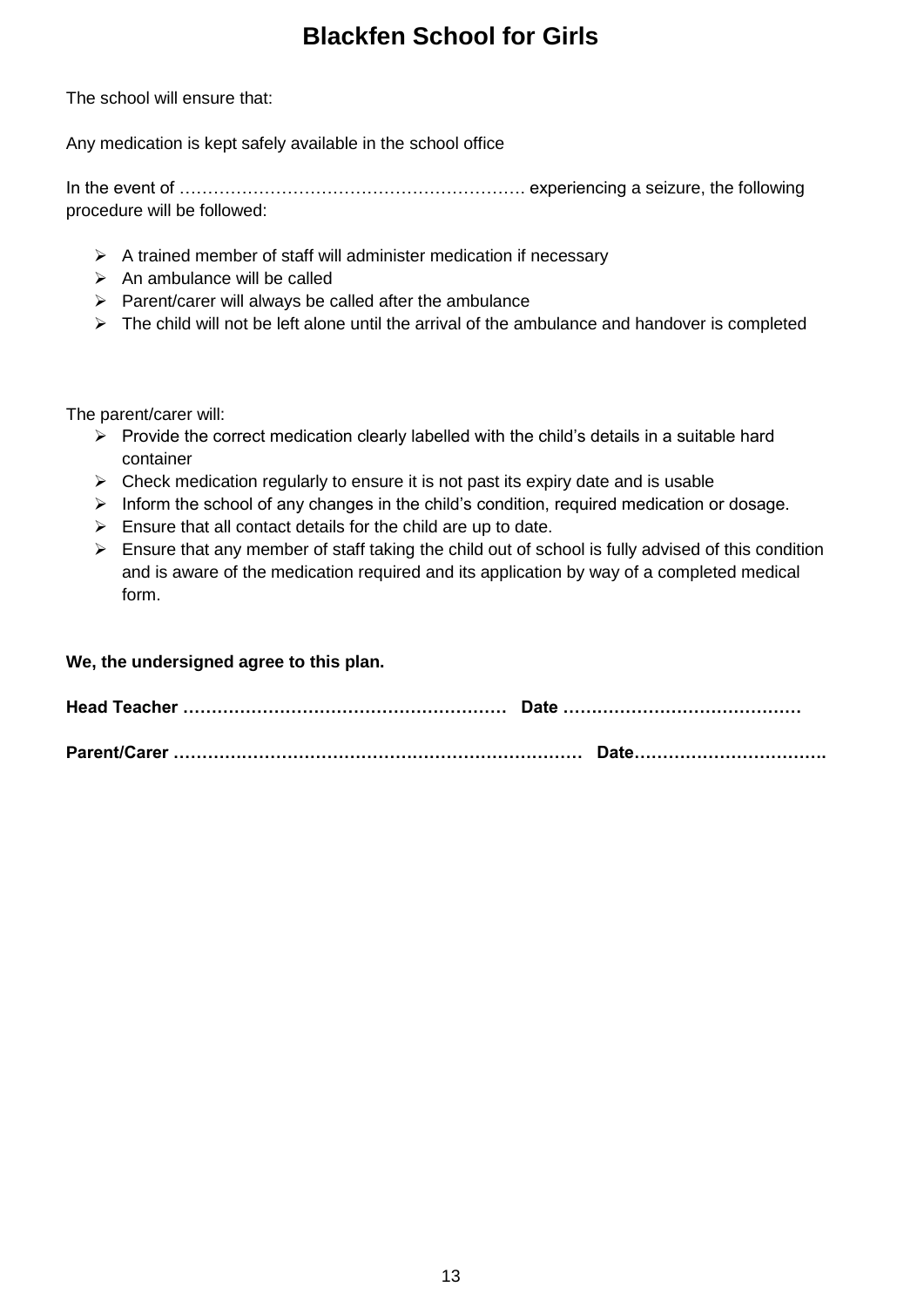### **Appendix 1d – Individual Healthcare Plan (Use of Epipen)**

# **INDIVIDUAL HEALTHCARE PLAN – USE OF EPIPEN**

**Health Care Plan for a student requiring Epipen whilst in the care of the school**

# **THIS CONDITION IS LIFE THREATENING**

|                                                                                                                                                                                                                                                                                                                                                                                                                                                                                                                                                                                                            | Name of student <b>Name of Student Name of Student 1.1 Contract 1.1 Contract 2.1 Contract 2.1 Contract 2.1 Contract 2.1 Contract 2.1 Contract 2.1 Contract 2.1 Contract 2.1 Contract 2.1 Contract 2.1 Contract 2.1 Contract 2.</b> |
|------------------------------------------------------------------------------------------------------------------------------------------------------------------------------------------------------------------------------------------------------------------------------------------------------------------------------------------------------------------------------------------------------------------------------------------------------------------------------------------------------------------------------------------------------------------------------------------------------------|------------------------------------------------------------------------------------------------------------------------------------------------------------------------------------------------------------------------------------|
|                                                                                                                                                                                                                                                                                                                                                                                                                                                                                                                                                                                                            |                                                                                                                                                                                                                                    |
|                                                                                                                                                                                                                                                                                                                                                                                                                                                                                                                                                                                                            | It is thought probable that this student may suffer an anaphylactic reaction if she eats or comes into                                                                                                                             |
| If this occurs, she will need urgent medical attention and the administration of:                                                                                                                                                                                                                                                                                                                                                                                                                                                                                                                          |                                                                                                                                                                                                                                    |
| (Please detail any medications re)                                                                                                                                                                                                                                                                                                                                                                                                                                                                                                                                                                         |                                                                                                                                                                                                                                    |
| Can a second dose of Epipen be administered?<br>When can a second dose be administered?<br>(Second dose of Epipen is to be given in the other thigh)                                                                                                                                                                                                                                                                                                                                                                                                                                                       | YES / NO                                                                                                                                                                                                                           |
| Usual symptoms can include:<br>$\triangleright$ Itching or a strange metallic taste in the mouth<br>$\triangleright$ Hives anywhere on the body<br>$\triangleright$ Difficulty in swallowing<br>$\triangleright$ Generalised flushing of the skin<br>$\triangleright$ Abdominal cramps and nausea<br>$\triangleright$ Increased heart rate<br>$\triangleright$ Sudden feeling of weakness or sloppiness<br>$\triangleright$ Swelling of the throat and tongue<br>> Difficulty in breathing, noisy breathing, stopping breathing<br>$\triangleright$ Collapse and unconsciousness<br>$\triangleright$ Other |                                                                                                                                                                                                                                    |

### **Not all of these symptoms need to be present at the same time and attacks may not always follow the same pattern.**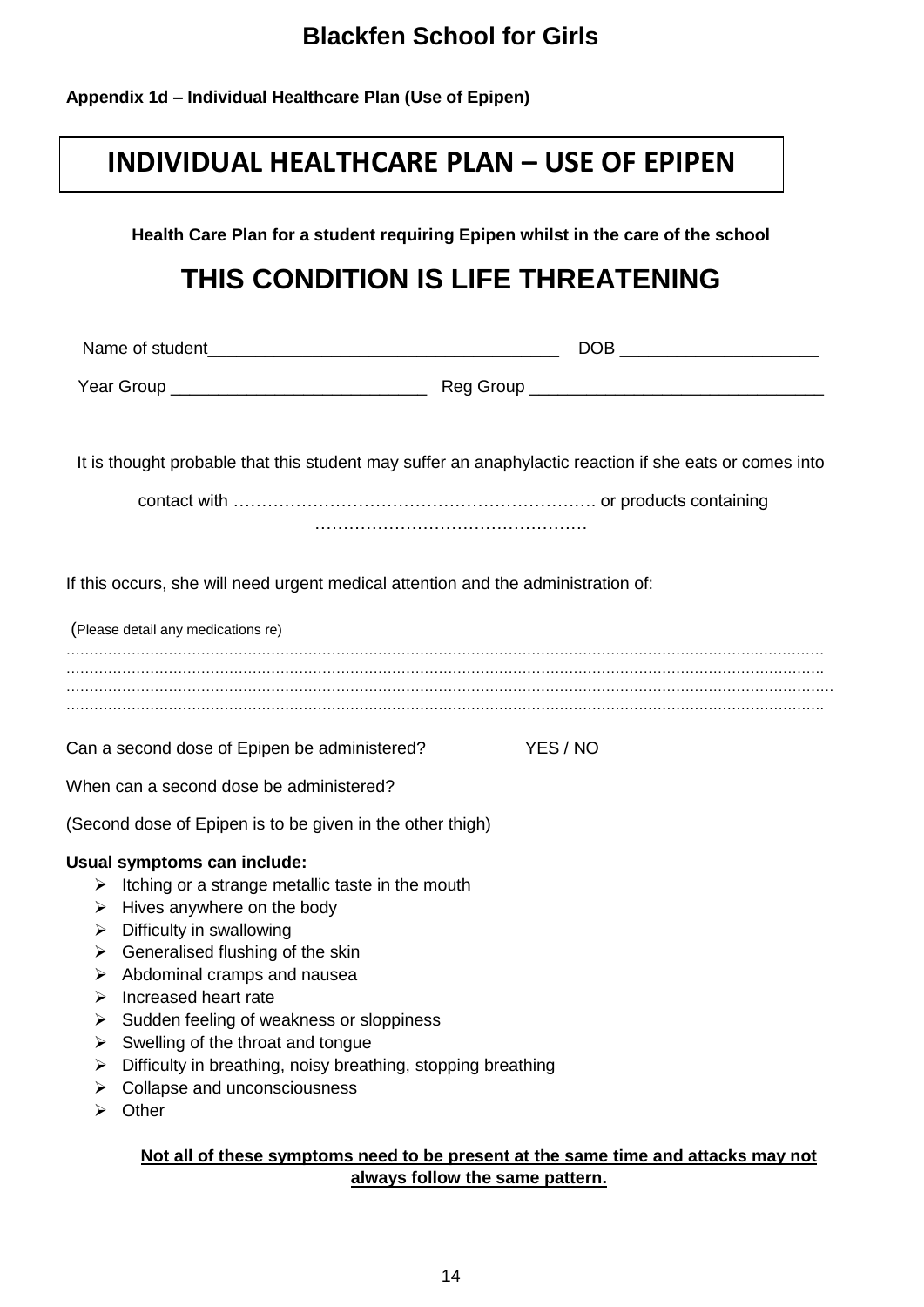The school will ensure that:

All reasonable steps are taken to ensure that the child does not eat or come into contact with the known allergen, but the school cannot guarantee this.

The medication is kept safely available in the school office

In the event of ……………………………………………………. experiencing an anaphylactic reaction, the following procedure will be followed:

- A trained member of staff will administer ……………………………………………………………. following the instructions given at the training session.
- $\triangleright$  An ambulance will be called stating a child is experiencing an anaphylactic reaction.
- $\triangleright$  Parent/carer will always be called after the ambulance
- $\triangleright$  The child will not be left alone until the arrival of the ambulance and handover is completed

The parent/carer will:

- $\triangleright$  Provide the correct medication clearly labelled with the child's details in a suitable hard container
- $\triangleright$  Check medication regularly to ensure it is not past its expiry date and is usable
- $\triangleright$  Inform the school of any changes in the child's condition, required medication or dosage.
- $\triangleright$  Ensure that all contact details for the child are up to date.
- $\triangleright$  Ensure that any member of staff taking the child out of school is fully advised of this condition and is aware of the medication required and its application by way of a completed medical form.

**We, the undersigned agree to this plan.**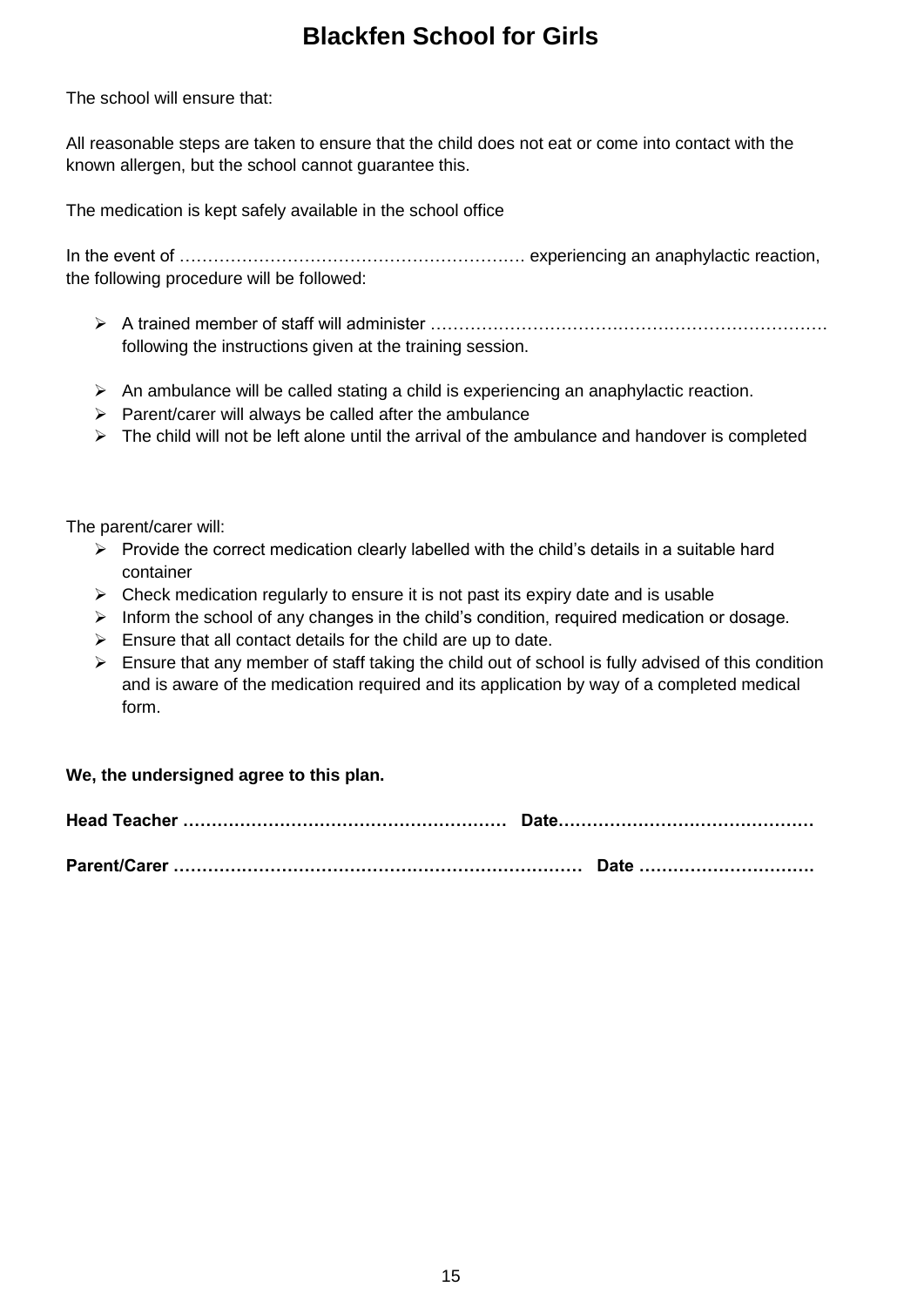### **APPENDIX 2a - Staff Training Record – Administration of Medicine**

### **Staff training record – administration of medicines**

| Name of school/setting     |  |
|----------------------------|--|
| Name                       |  |
| Type of training received  |  |
| Date of training completed |  |
|                            |  |
| Training provided by       |  |
| Profession and title       |  |

I confirm that [name of member of staff] has received the training detailed above and is competent to carry out any necessary treatment. I recommend that the training is updated [name of member of staff].

Trainer's signature \_\_\_\_\_\_\_\_\_\_\_\_\_\_\_\_\_\_\_\_\_\_\_\_\_\_\_\_\_\_\_

Date \_\_\_\_\_\_\_\_\_\_\_\_\_\_\_\_\_

**I confirm that I have received the training detailed above.**

Staff signature

Date \_\_\_\_\_\_\_\_\_\_\_\_\_\_\_\_\_

| Suggested review date |  |
|-----------------------|--|
|                       |  |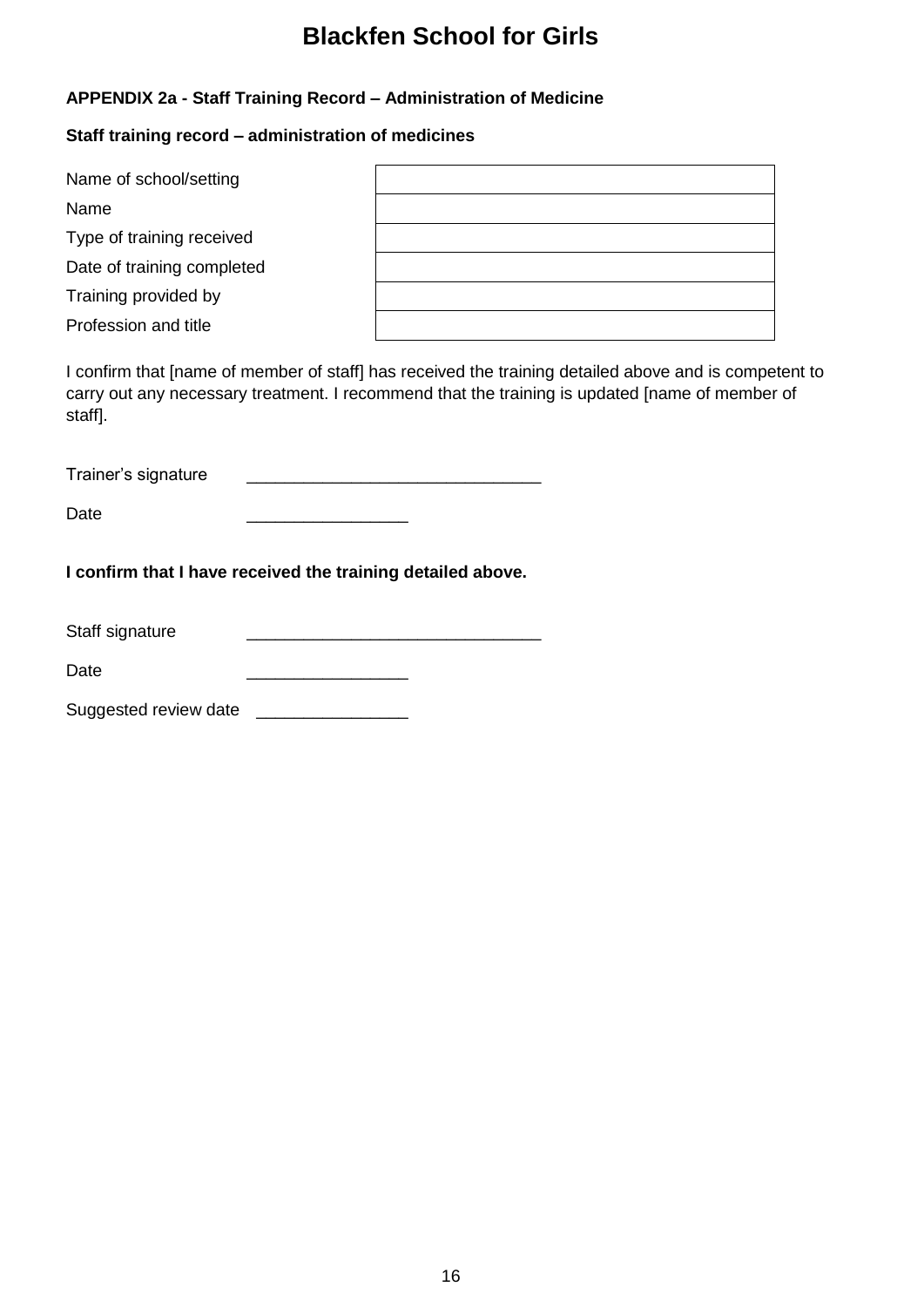### **Appendix 3a – Parental agreement for Blackfen School to administer medicine**

### **Parental agreement for setting to administer medicine**

The school/setting will not give your child medicine unless you complete and sign this form, and the school or setting has a policy that the staff can administer medicine.

Date for review to be initiated by

Name of school/setting

Name of child

Date of birth

Group/class/form

Medical condition or illness

### **Medicine**

| Name/type of medicine           |
|---------------------------------|
| (as described on the container) |

Expiry date

Dosage and method

Timing

Special precautions/other instructions

Are there any side effects that the school/setting needs to know about?

Self-administration – y/n

Procedures to take in an emergency

**NB: Medicines must be in the original container as dispensed by the pharmacy**

### **Contact Details**

Name

Daytime telephone no.

Relationship to child

Address

I understand that I must deliver the medicine personally to

| [agreed member of staff] |  |
|--------------------------|--|